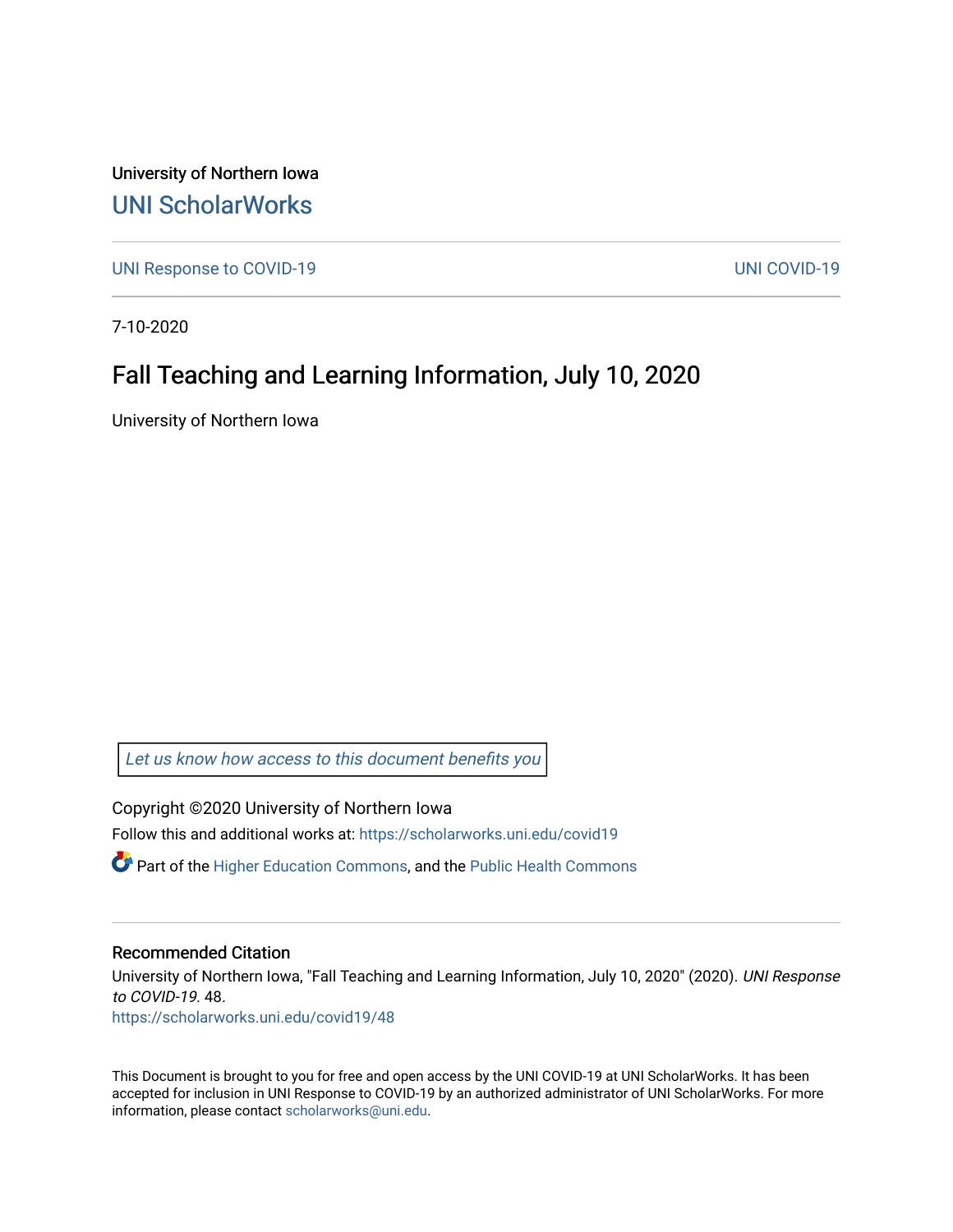## **University of Northern Iowa**

# **Fall Teaching and Learning Information**

Dear Colleagues,

As you know, our students, who were asked to leave campus abruptly in March, have been missing you tremendously. We have received this feedback repeatedly in the surveys we have conducted and in messages they have shared. This is not surprising news. Students come to UNI because of the faculty they get to work with both inside and outside the classroom. The residential, engaged learning experience that you provide is our niche—it is what makes the University of Northern Iowa learning experience unique.

The fall semester will provide new challenges to all of us as we figure out how to navigate the uncertainty of what we are facing. I want to start by acknowledging this uncertainty and the anxiety that some are experiencing. As the administrative team in Academic Affairs has been meeting with Faculty Leaders, we have discussed the disruption that we are facing and the challenges it offers us.

In this light, I am writing to offer the latest guidance on how we will conduct our teaching and learning this coming semester. This guidance includes the direction and decisions of the Forward Together steering committee and subcommittees, Deans' Council, Faculty Leaders, and Faculty Senate, as well as various federal, state, and local agencies. While some of this information has already been shared, most of it is new.

This communication is lengthy and detailed, but it is important for you to read it all the way through so that you can begin to prepare for fall. Implementing the changes that are planned will take the hard work, creativity, and generosity of our entire community. I want to tell you, in advance, that I appreciate these efforts greatly.

#### **Academic Calendar**

Our primary goal for the fall semester has not changed: prioritizing the health and safety of the campus community while assisting students in making progress towards their degrees. In all cases, we have emphasized our mission in our decision-making process and have consulted widely and collaboratively. For instance, we consulted with Faculty Senate in altering the fall calendar. As has already been announced, it will be modified as follows:

• Monday, August 17 – Classes begin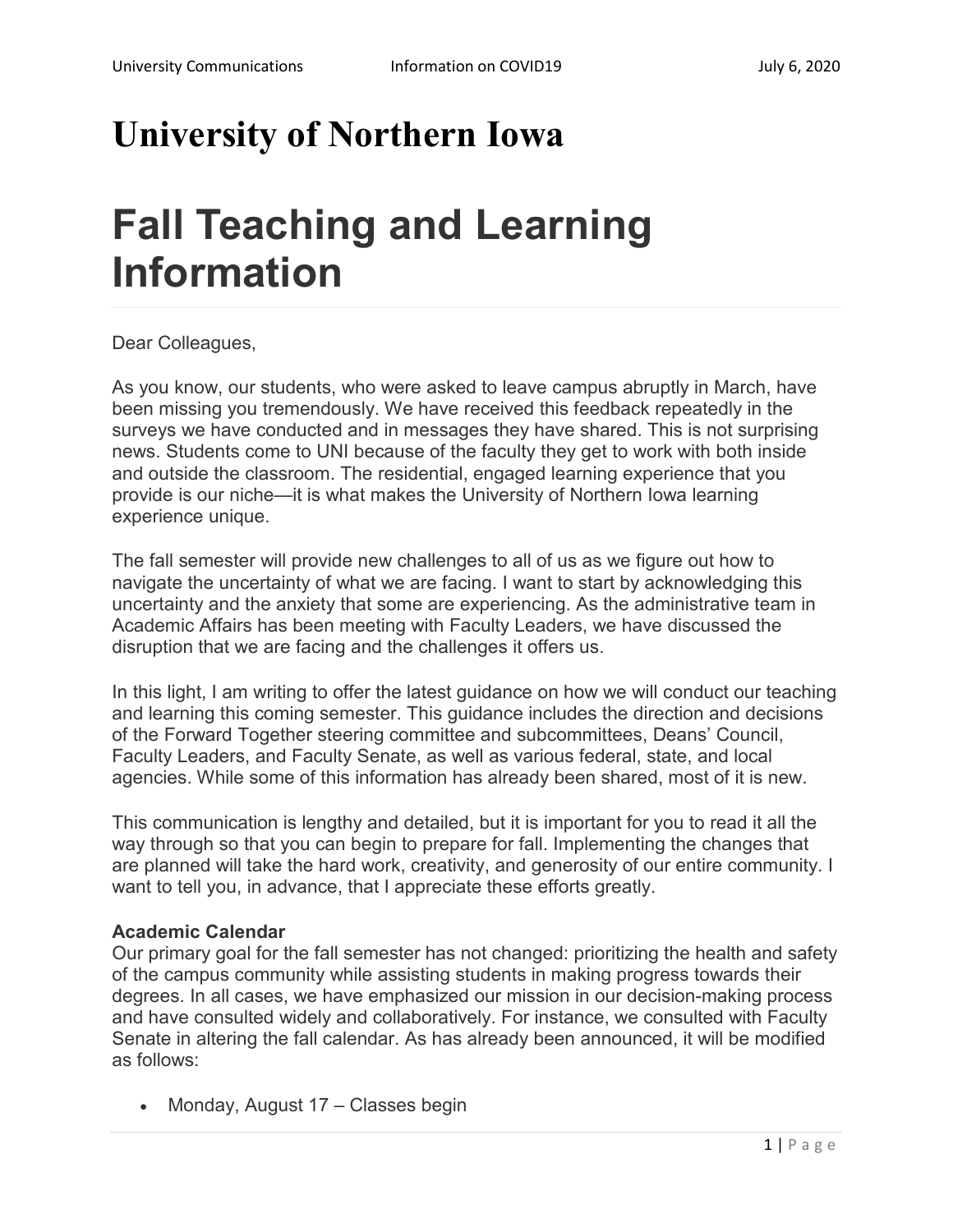- Monday, September 7 (Labor Day) Classes will be held
- Friday, November 20 Regular classes end
- Saturday, November 21 and Monday, November 23 through Wednesday November 25 – Final exam period
	- $\circ$  It will be important that we recognize and honor those who hold their Sabbath on Saturdays and schedule make-up exams for them if they request it
- Wednesday, December 9 by 1:00 Grades are due
- Saturday, December 19 Commencement

Additionally, the week of November 30 to December 4 will be available for make-up exams for students who cannot attend the scheduled finals due to university excused absences. This may include student athletes who were already scheduled to travel for competition during the Thanksgiving holiday and other students who are impacted by the new calendar. No regularly scheduled activities can occur during this period and students who are able to take exams or turn in final assignments during the scheduled time must do so. Only make-up work for students who must miss the scheduled exam period can occur during that week. You are encouraged to consider online exam options during this make-up period to avoid the need for traveling back to campus.

All deadlines for the semester (drop/add, withdrawal, etc.) have been adjusted to the appropriate date based on the new calendar. These dates can be found on the **[University Calendar](https://registrar.uni.edu/calendar)**.

Students engaged in non-arranged activities that require time beyond the new end date (e.g. internships, field experiences, student teaching) should be allowed to continue to the conclusion of these activities. Finally, incomplete grades will be used to extend the period as needed; please work with your department head as you consider offering incompletes and be sure students understand what they will need to do to complete the course and how much time they get to do so.

#### **Diversity, Equity, and Inclusion**

In the midst of all of these challenges, I ask that we remain mindful of the challenges that our faculty, staff, and students of color may be experiencing. Diversity is a key element in the university's Vision Statement, which should continue to drive our work together. As we have held Deans' Council meetings, Academic Positioning meetings, as we have considered how we will recruit and support students, we have continued to expand our knowledge of white privilege, the way in which it frames our systems, practices, and structures, and how we must dislodge current mental models in order to realize the university's Vision and the dream of our democracy.

As such, please consider how you can advance the work of equity at UNI in the coming year, and how we can reimagine our work together to investigate our underlying systems. This could include within your courses: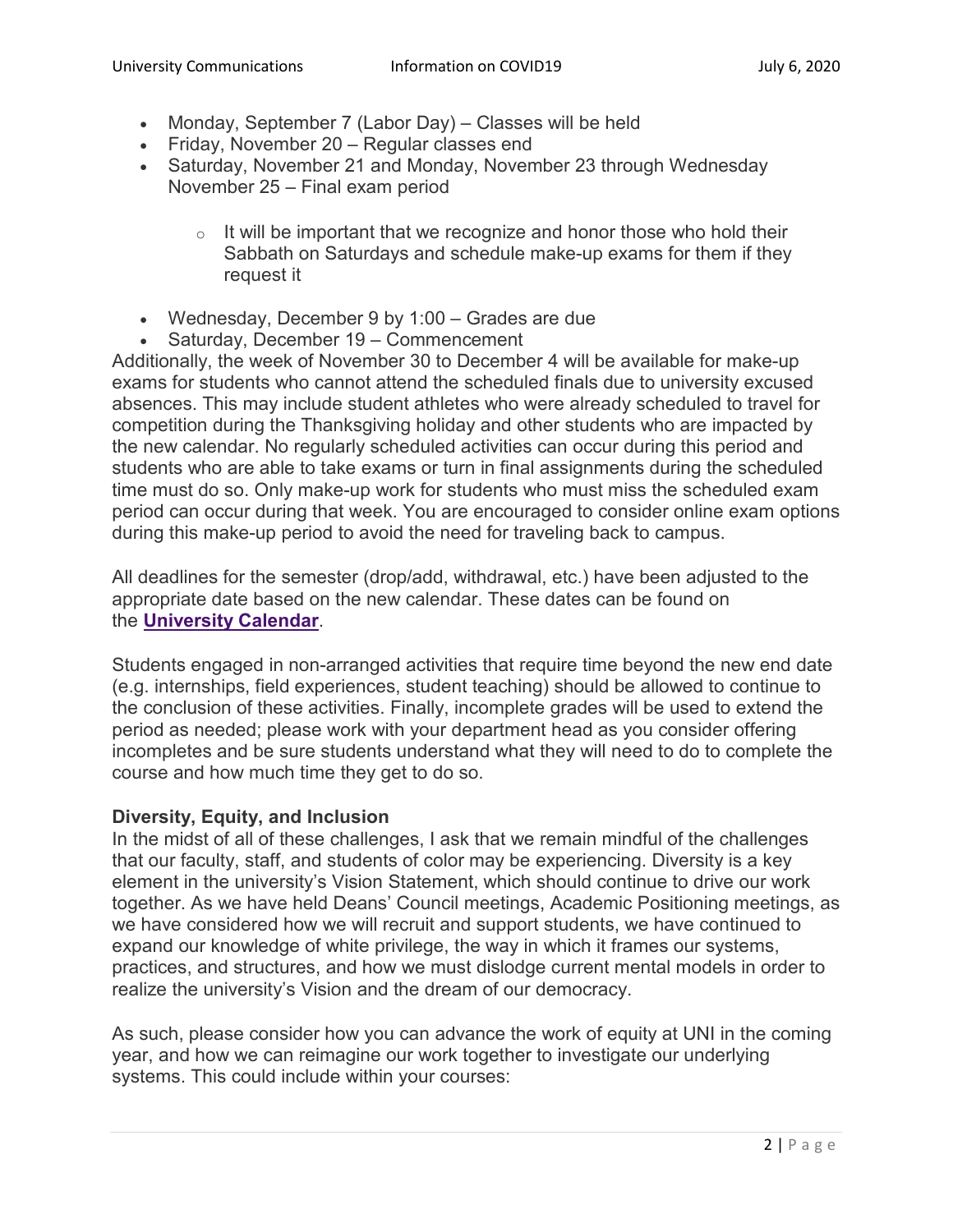- Ensure that any modifications to how you teach don't inadvertently disadvantage certain groups of students.
- Recognize that everyone has lives and commitments that extend beyond classes, and with these disruptions those complexities have grown; treat everyone with grace.
- Be mindful of current events and how your instruction might intersect with our students' and colleagues' responses surrounding them.

We will also be exploring ways in which we can adjust our recruitment, admissions, retention, and leadership development work for our students of color so that we can demonstrate our commitment to diversity, equity, and inclusion. Now, more than ever, this work must be our work together as a community.

#### **Health and Safety Practices: Classroom Capacity**

We are in the process of rescheduling the rooms for our fall classes in order to enhance the physical distancing that students will experience in our classrooms. We expect this rescheduling to be accomplished soon and will send out an announcement at that time. Our goals in this rescheduling process include the following:

- Classes will be scheduled so that no more than 40% of room capacity will be used if possible.
- First year classes have been prioritized for face-to-face instruction.
- Generally, classes of more than 50 students will not meet together in person. Faculty with classes of greater than 50 students, or classes that cannot be placed in an appropriately sized room, will be presented options for changing their course including, but not limited to:
	- o Changing to fully online instruction
	- $\circ$  Changing to a hybrid format that meets with smaller groups of the class on a rotation, when a suitable classroom can be located.
- Once these changes are made to the schedule, individual faculty will be notified and various options will be made available to them.

Facilities will be marking or removing furniture to help enhance the physical distancing in our classes.

Given that our students are excited to be back on campus and interact with each other and with faculty, we are working as hard as possible to maintain at least 80% of our classes in a face-to-face format. More information is provided below regarding the modality of class delivery and how to make a request for online or hybrid teaching.

#### **Health and Safety Practices: Face Coverings**

Out of care and concern for all members of our campus community, the University of Northern Iowa will require everyone on our campus to wear a face covering (cloth mask or shield) while in campus buildings. This includes students, faculty, staff members, and guests. Face coverings or shields are required in outdoor settings when six feet or more of social distancing cannot be maintained.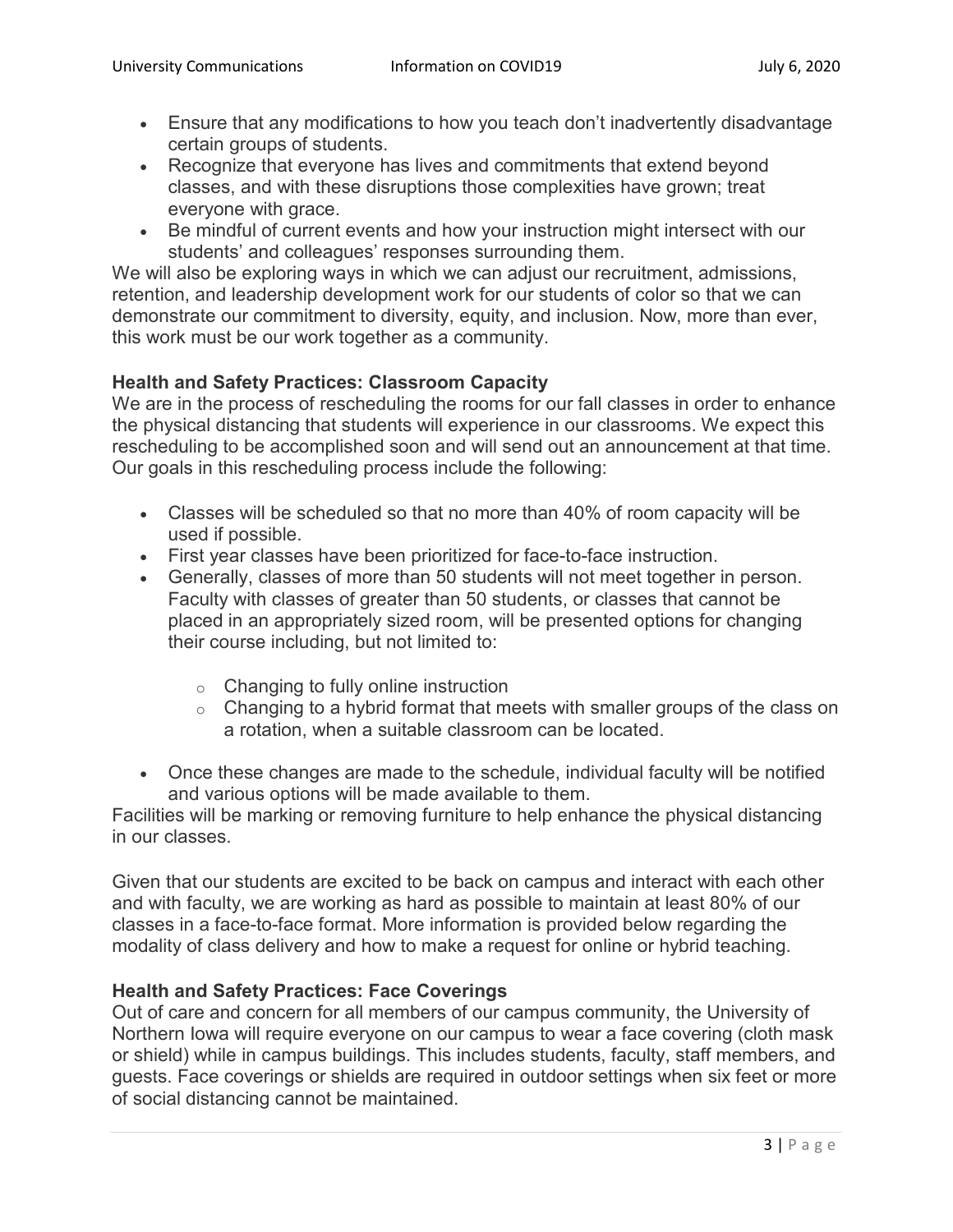Face coverings or shields are not required while:

- Alone in a private room or private office.
- Eating or drinking, and 6' of physical distancing is maintained.
- Within your workspace if 6' of physical distancing is maintained.

Two face coverings and one face shield will be available for all faculty and staff who request them. Individuals can request their items from the UNI Bookstore by presenting their university identification card. After August 10, they will also be available in Essentials.

Educational materials are in development for all faculty, staff, and students, along with a statement of compliance for these requirements. To ensure everyone understands the shared responsibility we have, all members of the campus community will be required to engage with online educational materials prior to the start of the fall semester. Additional materials, such as posters, table tents, and social media posts, will also be developed.

Our subcommittees, Faculty Leaders, and Faculty Senate have crafted a statement for all syllabi for the fall semester regarding the face covering requirement. Faculty should include the following statement on their syllabi:

Protecting our campus from COVID-19 depends on all of us acting with care and responsibility. To protect each other and our campus community, we are required to wear masks or face shields that cover our mouths and noses inside all campus buildings, including throughout the duration of class. We are asked to self-screen for COVID-19 symptoms, stay away from others and seek medical attention if we're not feeling well and/or experience any symptoms such as a fever over 100.4, and to communicate and plan proactively to make up for missed learning. We will maintain physical distancing by sitting in designated areas in the classroom. Failure to follow these requirements can result in students being referred to the **[student conduct process](https://cm.maxient.com/reportingform.php?UnivofNorthernIowa&layout_id=15)** and faculty being referred to the Associate Provost for Faculty. We take these steps together recognizing that my mask protects you, your mask protects me, and together wearing masks protects the entire UNI community. Our collective actions will determine our ability to remain together in an in-person learning environment.

Additionally, these groups have consulted on the consequences of a student's or employee's failure to comply with these requirements. If a student does not wear a face covering (cloth or shield) throughout the class period, faculty should ask them first to put on a face covering. If they do not comply they should be asked to leave class and be referred to the student conduct process.

In general, the Student Conduct Code and the student conduct process are intended to be educational. Students who fail to do the following may be referred to the student conduct process, within 24 hours, for an alleged violation of the Student Conduct Code: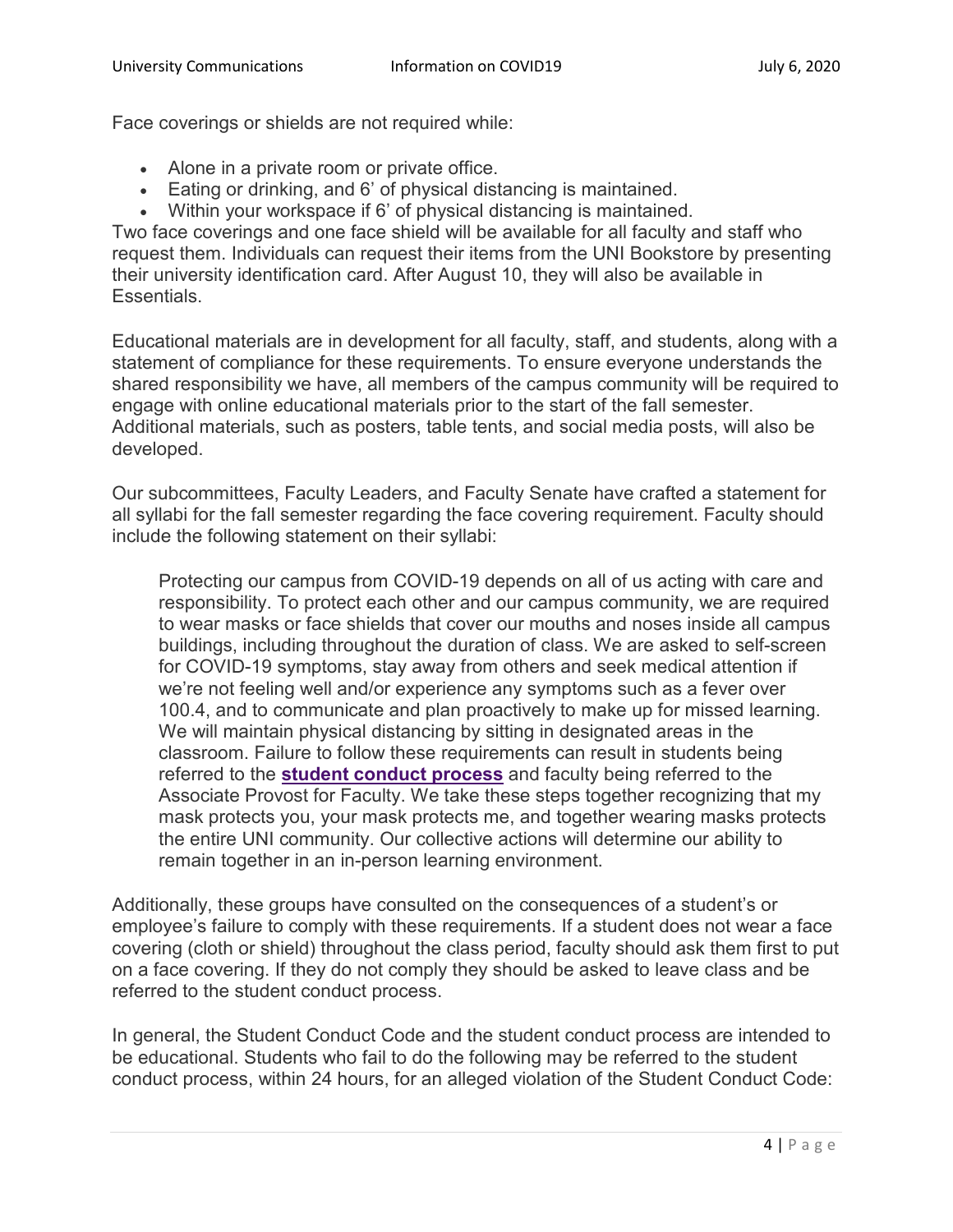- Adhere to the reasonable requests of faculty, staff, or peers to wear a face covering
- Responsibly engage in social distancing
- Follow isolation or quarantine requirements
- Uphold the COVID-19 Student Commitment.

Sanctions for students can include warnings; fines from \$25 to \$250; loss of privileges like participation in student organizations; removal from classes, housing, and/or other campus spaces; and suspension.

Students unable to wear a face covering due to a medical condition or other protected reason should contact **[Student Accessibility Services](https://sas.uni.edu/)**.

If a faculty member does not comply with the expectation of wearing a face covering or fails to enforce this expectation in the classroom, a student can make the choice to leave the classroom without penalty and/or refer the incident to Human Resource Services. Employees unable to wear a face covering or shield due to a medical condition or other protected reason should contact **[Human Resource Services](https://hrs.uni.edu/)**.

#### **Health and Safety Practices: Classroom Cleaning and Hygiene**

We are planning several very important changes to our cleaning practices for the fall that will enhance the safety of our campus community. These plans include:

- Every classroom and learning space will undergo enhanced cleaning and disinfection by custodial crew once every day.
- Where possible, we will change our HVAC systems to non-recirculating air to bring more fresh air into classrooms and common spaces.
- Students should be encouraged not to congregate outside between classes as much as possible.
- Students should not linger at building or room entry and exit points.
- Cleaning supplies will be available in each classroom for individual use.

In order to provide campus with this information, we are developing educational and training materials for different audiences, including students, staff, and faculty on our health practices.

#### **Important Faculty Practices for Fall 2020**

Several very important practices will need to be adhered to this fall in order for us to launch and manage a successful semester. These include:

- **Faculty Illness:** In order to accommodate faculty who may need to step out of their classes due to illness, self-isolation, or quarantine, faculty should develop contingency plans to deliver classes online or through some other means that will continue their classes. Additionally, departments should develop contingency plans to take over classes if a faculty member becomes seriously ill or is quarantined for an extended period of time.
- **Blackboard:** Faculty are asked to use Blackboard for all classes, minimally to post the syllabus and other course handouts, readings, and materials, and as the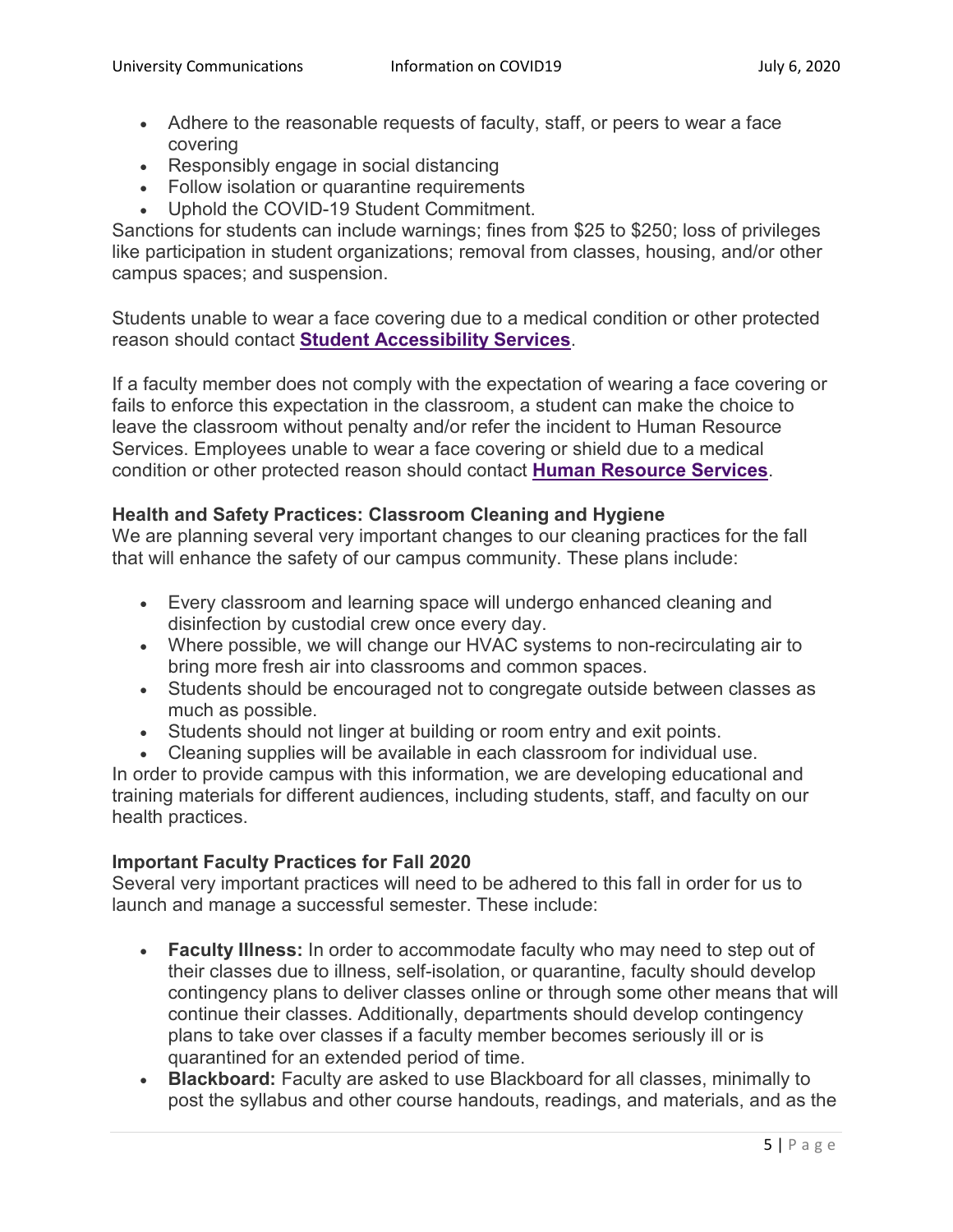primary means to communicate with students. The feedback we heard from students this spring was that they struggled with the multiple methods that faculty used to continue their courses or communicate with them. As much as possible, having one method for communicating important information to students is essential to their success.

- **Syllabus Guidelines:** Each syllabus should follow the best practices as presented in Appendix C of the **[Faculty Handbook](https://provost.uni.edu/sites/default/files/faculty_handbook_-_july_1_2020_-_june_30_2021.pdf)**. In addition to the statements on non-discrimination and accessibility, the new statement (above) regarding face coverings should be added to all syllabi.
- **Seating Charts:** Every class will need to utilize a seating chart for their classes. This is a necessary component of our ability to work with Black Hawk County on contact tracing should a student test positive for COVID-19. Failure to have a seating chart may result in the quarantining of the entire class should someone have a positive test.
- **Parallel Planning of all classes:** As noted in my email to all faculty in April, faculty should conduct parallel planning for their fall classes. This imperative is even more important now, recognizing that faculty may need to step out of their courses and that faculty will need to be prepared to assist students who need to stop out for a period, as well as for other contingencies. This parallel planning extends to field experiences and other hands-on or engaged learning.
- **Consider Bandwidth:** As you develop your courses, you are encouraged to use educational technologies that have a lower bandwidth to provide access to those students who have older laptops or limited WiFi. Please reference the UNI eLearning Suite page on **[Remote Possibilities](https://provost.uni.edu/sites/default/files/faculty_handbook_-_july_1_2020_-_june_30_2021.pdf)**.
- **Student Absences:** For all classes, if a student must quarantine or self-isolate, or is absent due to illness, faculty will need to accommodate them so that they can maintain their successful progress in their course. Faculty can do that through several means of alternative instruction or assignments, at their discretion: lecture capture, Zoom rooms, individual meetings, etc.
- **Class Attendance Policy:** Finally, we have consulted with Faculty Senate on Policy 3.06 Class Attendance and Make-up Work. They have endorsed an addendum to this policy recognizing the seriousness of the situation we are in. Faculty should accommodate student absences for illness, quarantine and selfisolation, and other considerations during this time.
	- o Absences related to COVID-19 illness, self-isolation, or quarantine. Faculty teaching face-to-face must be prepared to also offer online instruction and/or have assignment alternatives for individual students who are unable to attend class due to COVID-related issues. This should also extend to field experiences that students may not be able to attend for the same reasons.

In order to provide support for faculty as they negotiate parallel planning or changes to their fall teaching mode of delivery, we will continue to have professional development, as outlined below.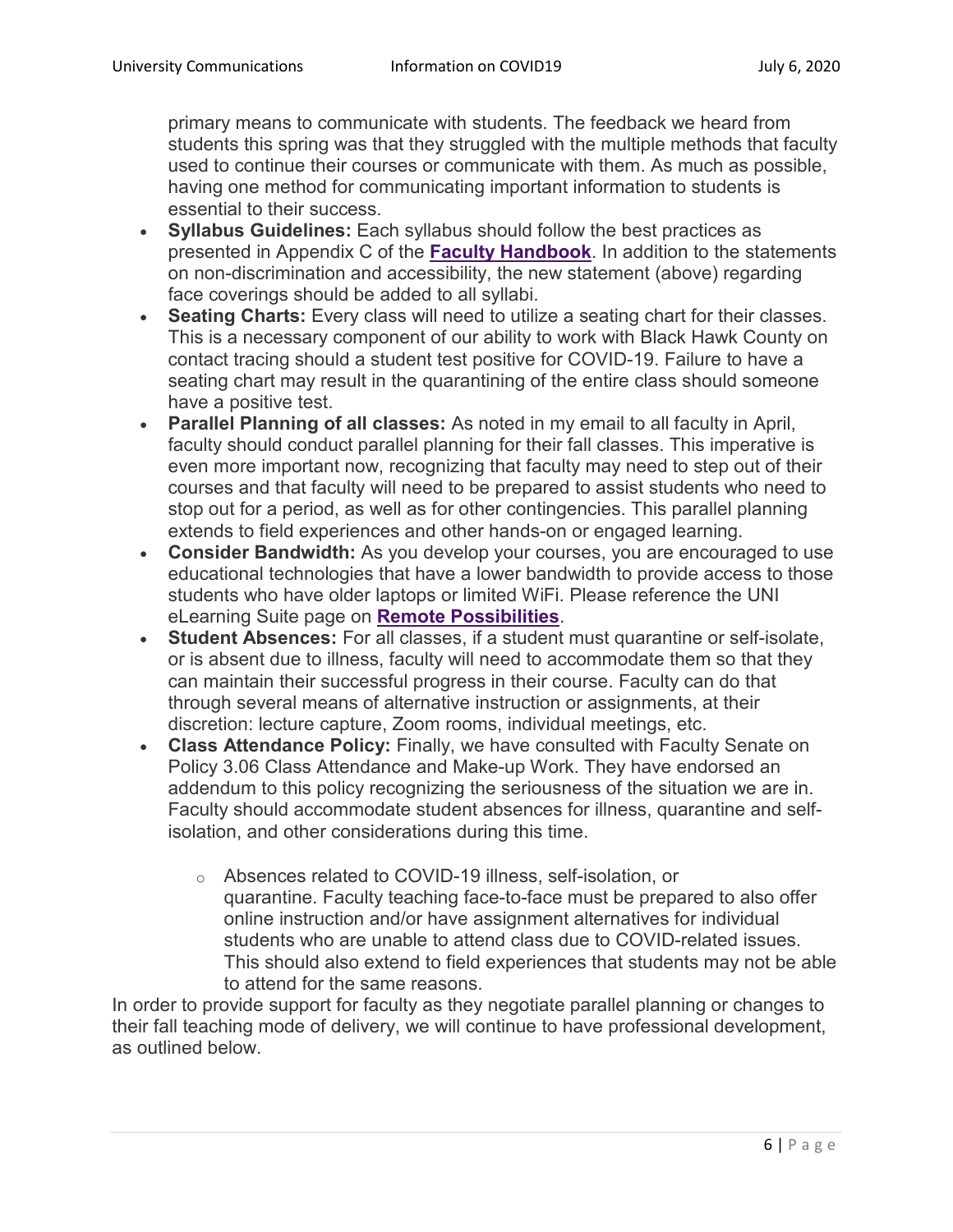#### **Fall Delivery Modalities: Face-to-Face, Hybrid, and Online**

As noted, a new fall schedule will be published soon, with new classrooms that will offer faculty the opportunity to meet with their students in rooms that utilize, as much as possible, 40% capacity of the room or less. Once published, please work with your department head on the modality that best suits your class, works with program needs, and meets the desire of the students to have a predominantly face-to-face schedule. The Center for Excellence in Teaching and Learning has resources to help faculty determine hybrid options and the best option for courses that cannot meet in full in a face-to-face format.

We are hopeful that by changing the academic calendar for fall we will be able to make it through the semester together, in our classrooms, learning and thriving. I recognize the challenges that this semester includes, but I also feel very confident in the team of faculty, staff, students, and administrators who have come together to determine how we can do this in a safe manner.

If a faculty member has a need to explore a shift in their mode of delivery to a hybrid or online format, please contact your department head by July 21. While we must keep in mind our students' desire to return to campus and meet with you in a face-to-face format, we must also recognize that some faculty and staff have a variety of health concerns and other vulnerabilities that need to be accommodated. Faculty are not required to disclose medical conditions to department heads; if a faculty member needs a medical or other accommodation, please contact Melissa Ward in Human Resource Services. **If you desire any changes to your fall schedule, please work with your department head or HRS before July 21.** Department heads will need to consider programmatic needs as they make decisions about changes in mode of delivery.

Office hours can also be held virtually so as to reduce exposure and maintain the health and safety of our campus. Faculty can set up appointment slots in **[Google Calendar](https://elearning.uni.edu/faq/how-do-i-create-appointment-slots-google-calendar)**.

#### **Professional Development Opportunities**

As you know, we conducted a large number of professional development opportunities for faculty this summer in preparation for the fall semester. The participation for these workshops has been robust. In addition to the approximately 200 faculty who have complete Quality Matters (QM) training in the past, we have new faculty members who have taken advantage of this professional development.

- 70 faculty completed the comprehensive QM 2-day Course Design Workshop
- 20 faculty completed the QM Teaching Online Workshop (with two more workshops scheduled in July/August; + 48 seats)
- 12 faculty are pursuing the QM Peer Review Certification
- 80 faculty have requested Blackboard access to QM Essentials Tutorial.

More importantly, additional professional development opportunities will be available for all faculty, not just those who will be teaching online. We will be offering workshops that include QM Design Essentials, Online Teaching Tools (ETS), QM Online Teaching Essentials. We have a wide variety of workshops that include information about